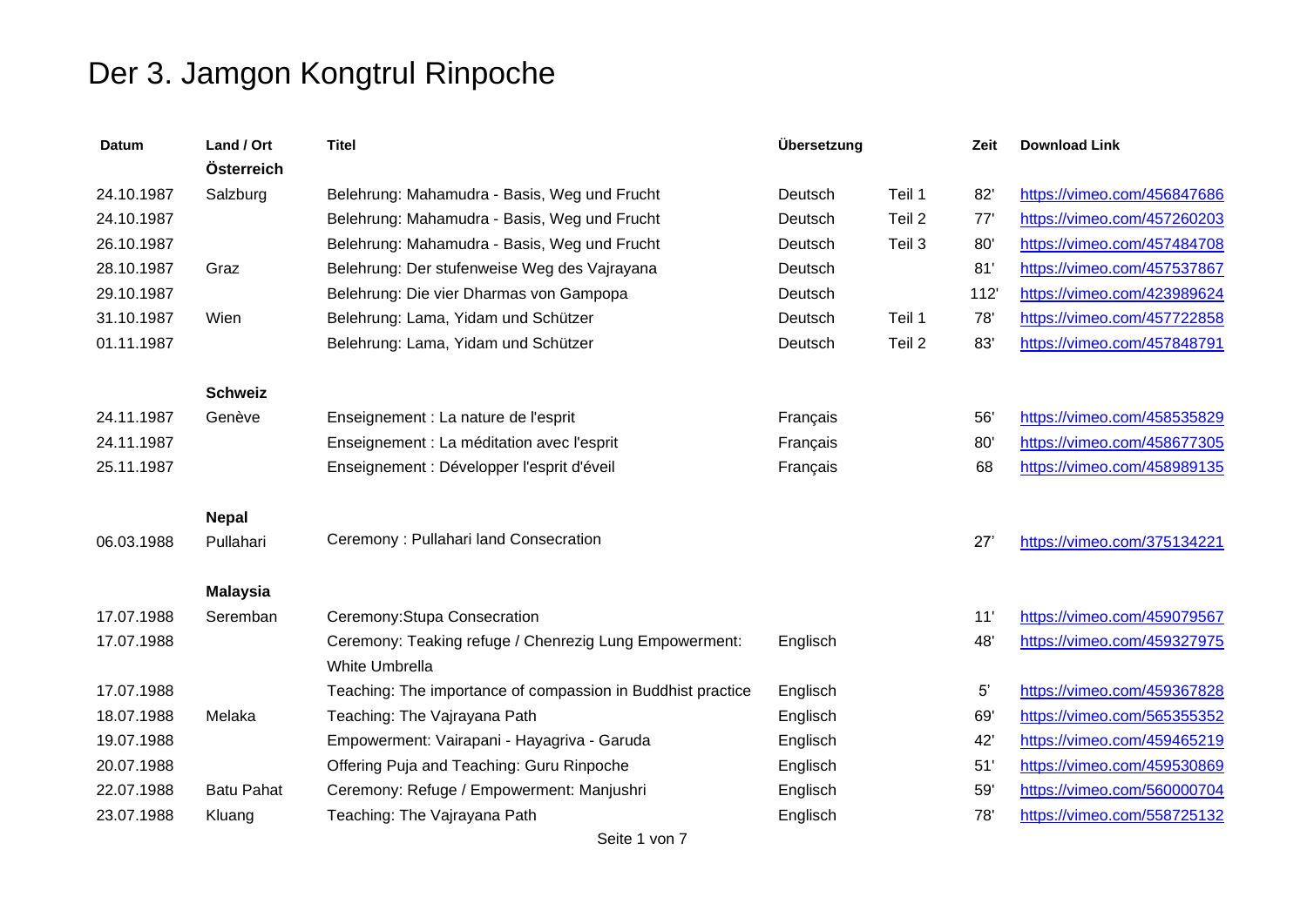| <b>Datum</b> | Land / Ort           | <b>Titel</b>                                               | Übersetzung |        | Zeit | <b>Download Link</b>        |
|--------------|----------------------|------------------------------------------------------------|-------------|--------|------|-----------------------------|
|              | <b>Malaysia</b>      |                                                            |             |        |      |                             |
| 23.07.1988   | Kluang               | Ceremony: Land Consecration                                |             |        | 11   | https://vimeo.com/459856217 |
| 24.07.1988   |                      | Empowerment, Teaching and Lung: Manjushri                  | Englisch    |        | 60'  | https://vimeo.com/559352986 |
| 25.07.1988   |                      | Ceremony: Bodhisattva Vow and Teaching                     | Englisch    |        | 39'  | https://vimeo.com/555676587 |
| 25.07.1988   |                      | Empowerment: Vairapani, Hayagriva and Garuda               | Englisch    |        | 33'  | https://vimeo.com/559404203 |
| 26.07.1988   | Johore Bharu         | Offering Puja and Empowerment: Milarepa                    | Englisch    |        | 81'  | https://vimeo.com/567084484 |
| 28.07.1988   | Kuala Lumpur         | Teaching: Bardo Empowerment                                | Englisch    | Part 1 | 60'  | https://vimeo.com/460322780 |
| 29.07.1988   |                      | Teaching: Bardo Empowerment                                | Englisch    | Part 2 | 70'  | https://vimeo.com/460719960 |
| 30.07.1988   |                      | Ceremony and Teachuing: Bardo Empowerment Preparation      | Englisch    |        | 50'  | https://vimeo.com/461066675 |
| 31.07.1988   |                      | <b>Empowerment and Teaching: Bardo</b>                     | Englisch    |        | 153  | https://vimeo.com/461810677 |
| 07.08.1988   | Ipoh                 | Teaching: The three Yanas                                  | Englisch    |        | 47'  | https://vimeo.com/559445228 |
| 10.08.1988   | Cameron<br>Highlands | Teaching: The Mahamudra Prayer and Meditation instructions | Englisch    | Part 1 | 93'  | https://vimeo.com/438207047 |
| 10.08.1988   |                      | Teaching: The Mahamudra Prayer                             | Englisch    | Part 2 | 62'  | https://vimeo.com/438649532 |
| 11.08.1988   |                      | Teaching: The Mahamudra Prayer                             | Englisch    | Part 3 | 47'  | https://vimeo.com/439015781 |
| 11.08.1988   |                      | Teaching: The Mahamudra Prayer and Meditation instructions | Englisch    | Part 4 | 63'  | https://vimeo.com/439350985 |
| 12.08.1988   |                      | Teaching: The Mahamudra Prayer                             | Englisch    | Part 5 | 72'  | https://vimeo.com/439687936 |
| 12.08.1988   |                      | Teaching: The Mahamudra Prayer and Meditation instructions | Englisch    | Part 6 | 58'  | https://vimeo.com/560320562 |
| 13.08.1988   |                      | Teaching: The Mahamudra Prayer and Meditation instructions | Englisch    | Part 7 | 65'  | https://vimeo.com/440028492 |
| 13.08.1988   |                      | Teaching: The Mahamudra Prayer                             | Englisch    | Part 8 | 50'  | https://vimeo.com/440336303 |
| 14.08.1988   |                      | Teaching: The Mahamudra Prayer and Meditation instructions | Englisch    | Part 9 | 61'  | https://vimeo.com/440749795 |
| 14.08.1988   |                      | Puja: The Mahamudra Prayer                                 |             |        | 9'   | https://vimeo.com/440996801 |
| 14.08.1988   |                      | Puja: Mahakala                                             |             |        | 33'  | https://vimeo.com/441773623 |

### **Indonesien**

18.08 1988 Jawa Documentary: Pilgrimage to Borobudur 18.08 1988 14' https://vimeo.com/380551393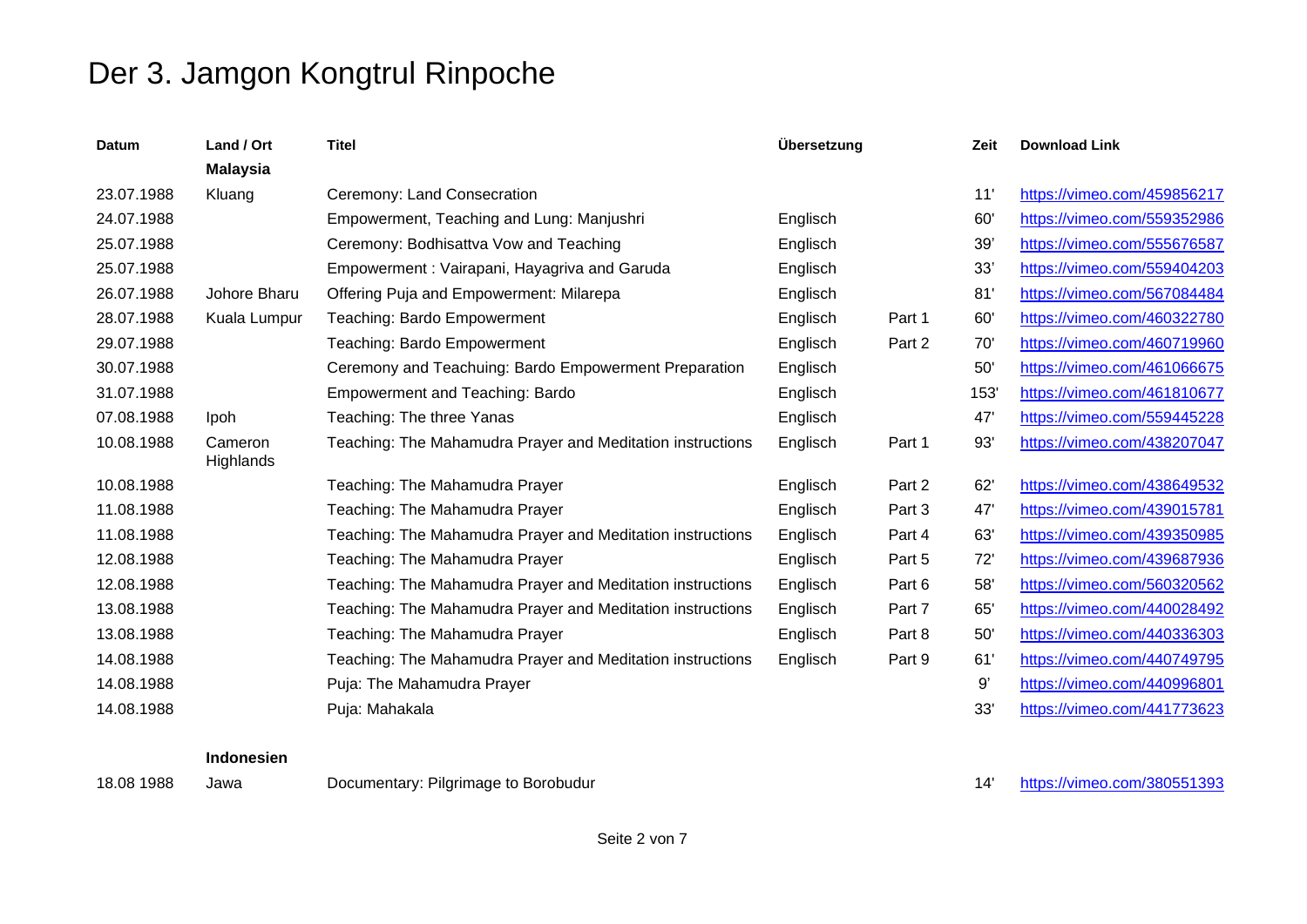| <b>Datum</b> | Land / Ort<br><b>USA</b> | <b>Titel</b>                                                                     | Übersetzung |          | Zeit | <b>Download Link</b>        |
|--------------|--------------------------|----------------------------------------------------------------------------------|-------------|----------|------|-----------------------------|
|              | New York                 | Second Annual Conference on Buddhism and<br>Psychotherapy                        |             |          |      |                             |
| 07.10.1988   |                          | <b>Conference Opening</b>                                                        | Englisch    |          | 85'  | https://vimeo.com/392823443 |
| 08.10.1988   |                          | Workshop: Relative Truth, Absolute Truth: Psychotherapy and<br>the Buddha Dharma | Englisch    |          | 134' | https://vimeo.com/392774850 |
| 09.10.1988   |                          | Conclusion: Reflections on Psychotherapy and the Growth of<br>American Buddhism  | Englisch    |          | 105  | https://vimeo.com/392830486 |
|              | Kanada                   |                                                                                  |             |          |      |                             |
| 12.10.1988   | Montreal                 | Public Teaching: The Tradition of Enlightenment                                  | Englisch    |          | 76'  | https://vimeo.com/393016621 |
|              |                          | Conférence Public: La Tradition de L'éveile                                      | Français    |          | 52'  | https://vimeo.com/393024990 |
| 13.10.1988   |                          | Teaching: The four Dharmas of Gampopa                                            | Englisch    | Part 1   | 86'  | https://vimeo.com/393139834 |
|              |                          | Enseignement: Les quatre Dharmas de Gampopa                                      | Français    | Partie 1 | 56'  | https://vimeo.com/393248533 |
| 14.10.1988   |                          | Teaching: The four Dharmas of Gampopa                                            | Englisch    | Part 2   | 69'  | https://vimeo.com/394012637 |
|              |                          | Enseignement: Les quatre Dharmas de Gampopa                                      | Français    | Partie 2 | 44'  | https://vimeo.com/395423069 |
| 15.10.1988   |                          | Teaching: The four Dharmas of Gampopa                                            | Englisch    | Part 3   | 65'  | https://vimeo.com/393463735 |
|              |                          | Enseignement: Les quatre Dharmas de Gampopa                                      | Français    | Partie 3 | 48'  | https://vimeo.com/396278511 |
| 15.10.1988   |                          | Teaching: The four Dharmas of Gampopa                                            | Englisch    | Part 4   | 82'  | https://vimeo.com/393795807 |
|              |                          | Enseignement: Les quatre Dharmas de Gampopa                                      | Français    | Partie 4 | 56'  | https://vimeo.com/396319574 |
| 16.10.1988   |                          | Teaching and Blessing Empowerment: Bardo                                         | Englisch    |          | 110' | https://vimeo.com/394518300 |
|              |                          | Enseignement et Initiation de Bénédiction: Bardo                                 | Français    |          | 86'  | https://vimeo.com/396481875 |
|              | <b>USA</b>               |                                                                                  |             |          |      |                             |
| 22.10.1988   | San Francisco            | Teaching: Bardo - Conquering Fear, Facing Death,<br><b>Blissful Awakening</b>    | Englisch    | Part 1   | 85'  | https://vimeo.com/404770858 |
| 22.10.1988   | San Francisco            | Teaching: Bardo - Conquering Fear, Facing Death,<br><b>Blissful Awakening</b>    | Englisch    | Part 2   | 85'  | https://vimeo.com/404796341 |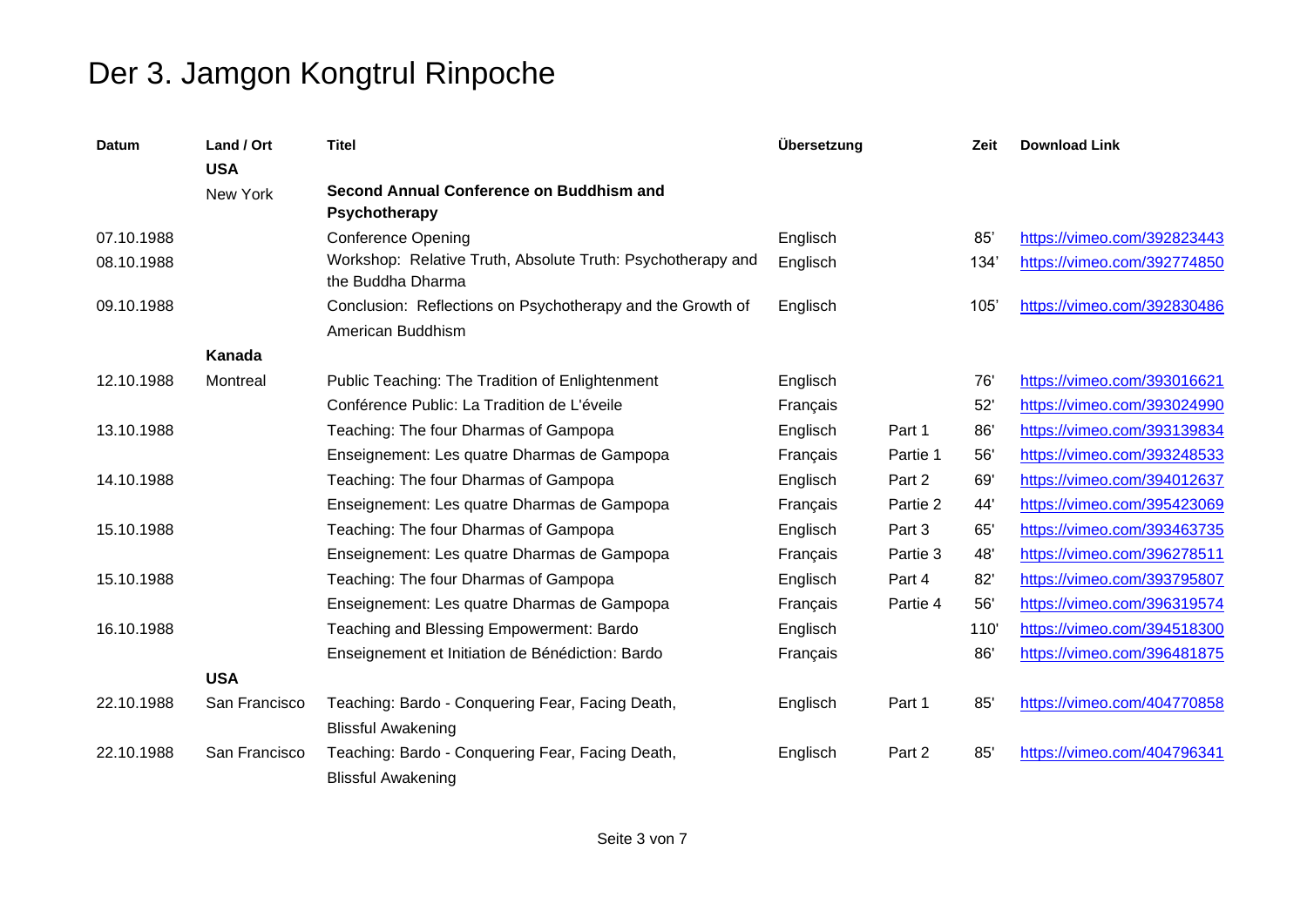| <b>Datum</b> | Land / Ort<br><b>USA</b> | <b>Titel</b>                                           | Übersetzung |        | Zeit | <b>Download Link</b>        |
|--------------|--------------------------|--------------------------------------------------------|-------------|--------|------|-----------------------------|
| 23.10.1988   | San Francisco            | Teaching: Bardo - Conquering Fear, Facing Death,       | Englisch    | Part 3 | 94'  | https://vimeo.com/404929088 |
|              |                          | <b>Blissful Awakening</b>                              |             |        |      |                             |
| 23.10.1988   |                          | Teaching: Bardo - Conquering Fear, Facing Death,       | Englisch    | Part 4 | 65'  | https://vimeo.com/404939758 |
|              |                          | <b>Blissful Awakening</b>                              |             |        |      |                             |
| 29.10.1988   | Aptos                    | Teaching: Uniting Relative and Ultimate Truth          | Englisch    | Part 1 | 80'  | https://vimeo.com/387486188 |
|              |                          | Teaching: Uniting Relative and Ultimate Truth          | Englisch    | Part 2 | 82'  | https://vimeo.com/387941607 |
| 03.11.1988   | San Francisco            | Teaching: Rime: The Two Eyes of Wisdom that See as One | Englisch    |        | 73'  | https://vimeo.com/404742219 |
| 04.11.1988   | <b>Berkeley</b>          | Teaching: The Seven Point Mind Training of Atisha      | Englisch    | Part 1 | 47'  | https://vimeo.com/414789137 |
| 05.11.1988   |                          | Teaching: The Seven Point Mind Training of Atisha      | Englisch    | Part 2 | 76'  | https://vimeo.com/414796915 |
| 06.11.1988   |                          | Teaching: The Seven Point Mind Training of Atisha      | Englisch    | Part 3 | 57'  | https://vimeo.com/414807807 |
| 08.11.1988   | Palo Alto                | Public Teaching: Kindness in Action                    | Englisch    |        | 85'  | https://vimeo.com/414825696 |
| 08.11.1988   |                          | Teaching: Realising Shunyata                           | Englisch    |        | 10'  | https://vimeo.com/414202376 |
| 11.11.1988   | Los Angeles              | Documentary: Rinpoche Painting Calligraphy             | Englisch    |        | 11'  | https://vimeo.com/376371951 |
| 12.11.1988   |                          | Teaching: Mindfulness and Awareness                    | Englisch    | Part 1 | 66'  | https://vimeo.com/568593943 |
| 13.11.1988   |                          | Teaching: Mindfulness and Awareness                    | Englisch    | Part 2 | 49'  | https://vimeo.com/569030105 |
| 17.11.1988   |                          | Teaching: Treasury of Knowledge                        | Englisch    | Part 1 | 85'  | https://vimeo.com/419825073 |
| 18.11.1988   |                          | Teaching: Treasury of Knowledge                        | Englisch    | Part 2 | 102' | https://vimeo.com/419832483 |
| 19.11.1988   |                          | Teaching: Treasury of Knowledge                        | Englisch    | Part 3 | 115  | https://vimeo.com/419840468 |
|              |                          | Teaching: Treasury of Knowledge                        | Englisch    | Part 4 | 68'  | https://vimeo.com/419850430 |
| 27.12.1988   | Woodstock                | Teaching: Mahamudra: Ground, Path and Fruition         | Englisch    | Part 1 | 78'  | https://vimeo.com/406550260 |
| 29.12.1988   |                          | Teaching: Mahamudra: Ground, Path and Fruition         | Englisch    | Part 2 | 73'  | https://vimeo.com/406557667 |
| 31.12.1988   |                          | Teaching: Mahamudra: Ground, Path and Fruition         | Englisch    | Part 3 | 118  | https://vimeo.com/409737450 |
| 01.01.1989   |                          | Documentary: Eye Opening of the Buddha Statue          | Englisch    |        | 72'  | https://vimeo.com/409529387 |
| 01.01.1989   |                          | Teaching and Empowerment: Gampopa                      | Englisch    |        | 80'  | https://vimeo.com/409937600 |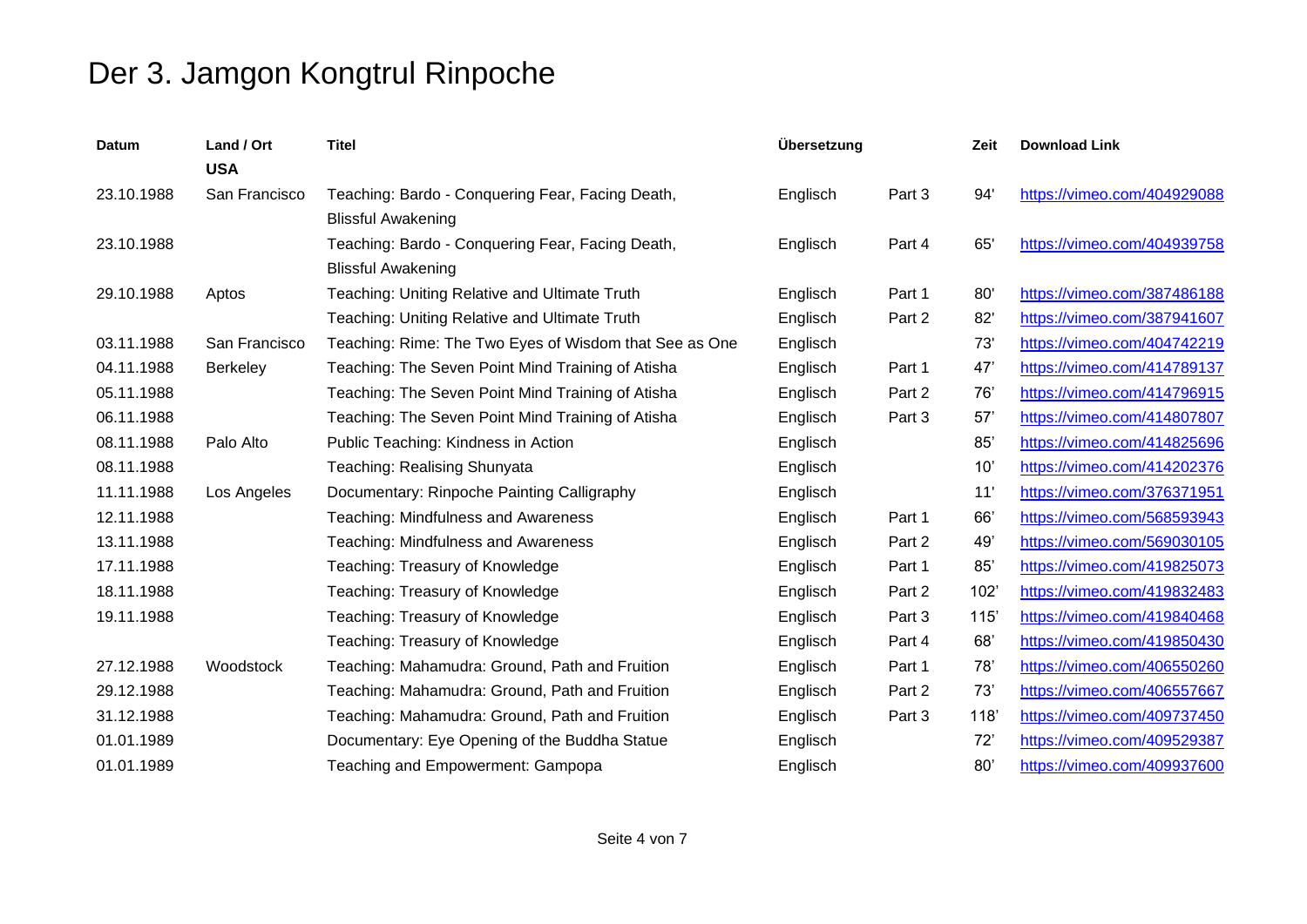| Datum       | Land / Ort        | <b>Titel</b>                                              | Übersetzung |          | Zeit | <b>Download Link</b>        |
|-------------|-------------------|-----------------------------------------------------------|-------------|----------|------|-----------------------------|
| $28.07. -$  | <b>Spanien</b>    | <b>Kalachakra Empowerment</b>                             |             |          |      |                             |
| 11.08.1989  | San Sebastian     | Documentary: Kalachakra Empowerment                       | Englisch    |          | 137  | https://vimeo.com/513766353 |
|             |                   | Documental: Iniciacion de Kalachakra                      | Español     |          | 141  | https://vimeo.com/493015053 |
| 03.08.1989  |                   | Teaching: Kalachakra                                      | Englisch    | Part 1   | 82'  | https://vimeo.com/516777000 |
|             |                   | Enseñanzas: Kalachakra                                    | Español     | Parte 1  | 95'  | https://vimeo.com/515906658 |
| 04.08.1989  |                   | Teaching and Ceremony: Bodhisattva                        | Englisch    |          | 89'  | https://vimeo.com/521148576 |
|             |                   | Enseñanzas y toma de votos: Bodhisattva                   | Español     |          | 97'  | https://vimeo.com/519700326 |
| 07.08.1989  |                   | The seven Empowerments of childhood                       | Englisch    |          | 204' | https://vimeo.com/542533696 |
|             |                   | Las siete Iniciaciones de la infancia                     | Español     |          | 206  | https://vimeo.com/551992628 |
| 08.08.1989  |                   | The three superior and the inner Empowerments             | Englisch    |          | 80'  | https://vimeo.com/551457460 |
|             |                   | Las tres Iniciaciones superiores y la Iniciación Interior | Español     |          | 82'  | https://vimeo.com/551596180 |
| 10.08.1989  |                   | Teaching: Kalachakra                                      | Englisch    | Part 2   | 66'  | https://vimeo.com/519506559 |
|             |                   | Enseñanzas: Kalachakra                                    | Español     | Parte 2  | 82'  | https://vimeo.com/517856825 |
| 11.08.1989  |                   | Teaching: Mahamudra                                       | Englisch    |          | 50'  | https://vimeo.com/526946303 |
|             |                   | Enseñanzas: Mahamudra                                     | Español     |          | 56'  | https://vimeo.com/521483383 |
| August 1989 |                   | Documentary: Kalachakra Sandmandala                       |             |          | 14'  | https://vimeo.com/552400945 |
|             | <b>Frankreich</b> |                                                           |             |          |      |                             |
| 25.07.1990  | Dordogne          | Belehrung: Das Rufen des Lama aus der Ferne               | Deutsch     | Teil 1   | 58'  | https://vimeo.com/429359685 |
|             |                   | Enseignement: L'appel au Lama de loin                     | Français    | Partie 1 | 72'  | https://vimeo.com/432250670 |
|             |                   | Teaching: Calling the Lama from afar                      | Tibetan     | Part 1   | 34'  | https://vimeo.com/481364937 |
| 25.07.1990  |                   | Teaching: Right view and relationship with the Guru       | Englisch    |          | 13'  | https://vimeo.com/435448156 |
| 26.07.1990  |                   | Belehrung: Das Rufen des Lama aus der Ferne               | Deutsch     | Teil 2   | 58'  | https://vimeo.com/481774719 |
|             |                   | Enseignement: L'appel au Lama de loin                     | Français    | Partie 2 | 71'  | https://vimeo.com/432262257 |
|             |                   | Teaching: Calling the Lama from afar                      | Tibetan     | Part 2   | 30'  | https://vimeo.com/481768816 |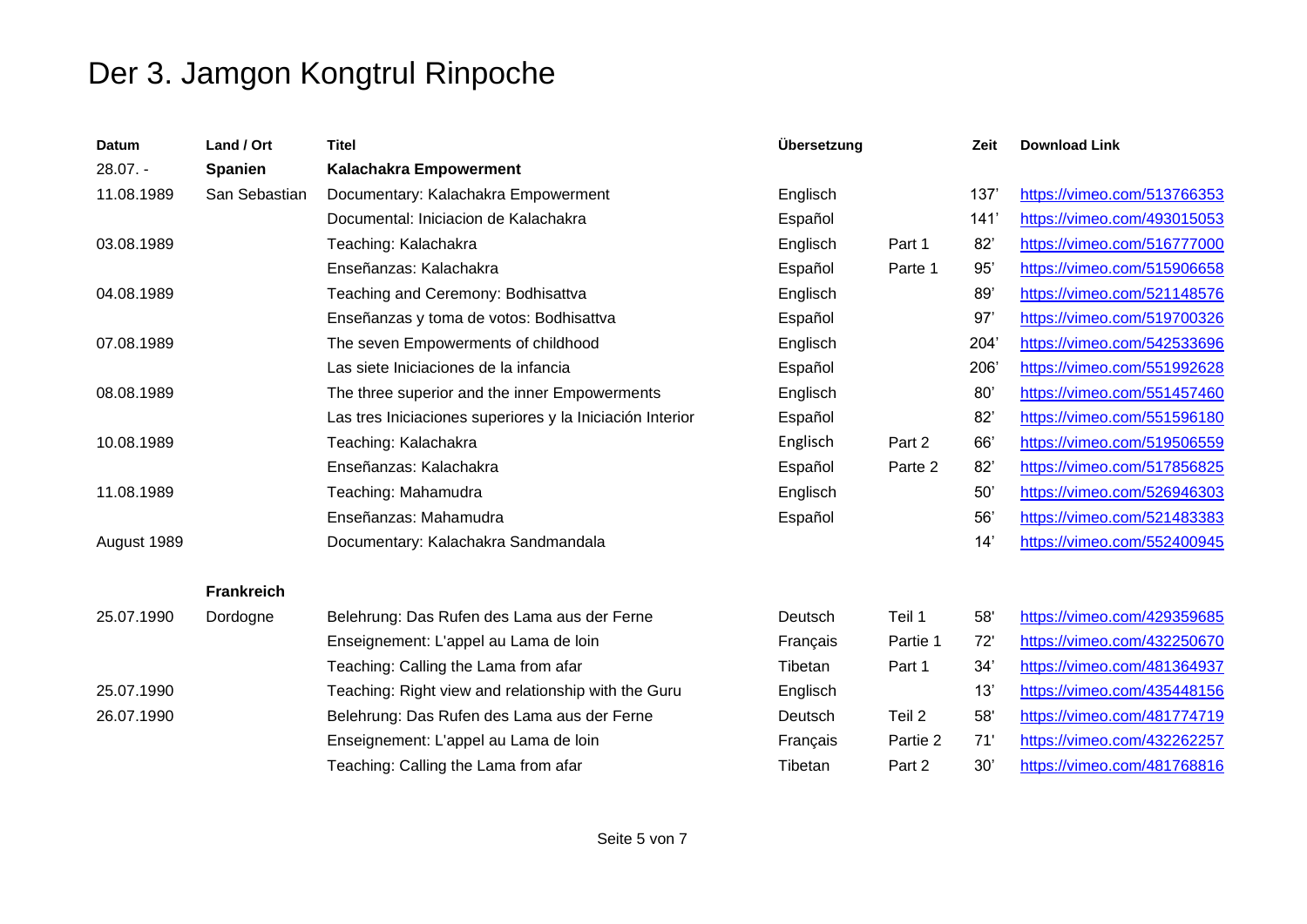| <b>Datum</b> | Land / Ort        | <b>Titel</b>                                    | Übersetzung |          | Zeit |                             |
|--------------|-------------------|-------------------------------------------------|-------------|----------|------|-----------------------------|
|              | <b>Frankreich</b> |                                                 |             |          |      | <b>Download Link</b>        |
| 26.07.1990   | Dordogne          | Belehrung: Das Rufen des Lama aus der Ferne     | Deutsch     | Teil 3   | 75'  | https://vimeo.com/483018163 |
|              |                   | Enseignement: L'appel au Lama de loin           | Français    | Partie 3 | 77'  | https://vimeo.com/483046081 |
|              |                   | Teaching: Calling the Lama from afar            | Tibetan     | Part 3   | 39'  | https://vimeo.com/483063584 |
| 27.07.1990   |                   | Belehrung: Das Rufen des Lama aus der Ferne     | Deutsch     | Teil 4   | 81'  | https://vimeo.com/486574023 |
|              |                   | Enseignement: L'appel au Lama de loin           | Français    | Partie 4 | 88'  | https://vimeo.com/486593268 |
|              |                   | Teaching: Calling the Lama from afar            | Tibetan     | Part 4   | 41'  | https://vimeo.com/486604719 |
| 29.07.1990   |                   | Belehrung: Das Rufen des Lama aus der Ferne     | Deutsch     | Teil 5   | 83'  | https://vimeo.com/487381626 |
|              |                   | Enseignement: L'appel au Lama de loin           | Français    | Partie 5 | 92'  | https://vimeo.com/487393176 |
|              |                   | Teaching: Calling the Lama from afar            | Tibetan     | Part 5   | 44'  | https://vimeo.com/487435920 |
| 30.07.1990   |                   | Belehrung: Der Fingerzeig auf den Dharmakaya    | Deutsch     | Teil 1   | 70'  | https://vimeo.com/434038378 |
|              |                   | Enseignement: Le doigt qui montre le Dharmakaya | Français    | Partie 1 | 81'  | https://vimeo.com/487656164 |
|              |                   | Teaching: The finger pointing to the Dharmakaya | Tibetan     | Part 1   | 37'  | https://vimeo.com/436460499 |
|              |                   | Teaching: The finger pointing to the Dharmakaya | Englisch    | Part 1   | 37'  | https://vimeo.com/583426119 |
| 31.07.1990   |                   | Belehrung: Der Fingerzeig auf den Dharmakaya    | Deutsch     | Teil 2   | 75'  | https://vimeo.com/434790987 |
|              |                   | Enseignement: Le doigt qui montre le Dharmakaya | Français    | Partie 2 | 92'  | https://vimeo.com/488041154 |
|              |                   | Teaching: The finger pointing to the Dharmakaya | Tibetan     | Part 2   | 39'  | https://vimeo.com/436454376 |
| 01.08.1990   |                   | Belehrung: Der Fingerzeig auf den Dharmakaya    | Deutsch     | Teil 3   | 62'  | https://vimeo.com/435356374 |
|              |                   | Enseignement: Le doigt qui montre le Dharmakaya | Français    | Partie 3 | 63'  | https://vimeo.com/490211748 |
|              |                   | Teaching: The finger pointing to the Dharmakaya | Tibetan     | Part 3   | 30'  | https://vimeo.com/436446371 |
| 02.08.1990   |                   | Belehrung: Der Fingerzeig auf den Dharmakaya    | Deutsch     | Teil 4   | 65'  | https://vimeo.com/436204842 |
|              |                   | Enseignement: Le doigt qui montre le Dharmakaya | Français    | Partie 4 | 78'  | https://vimeo.com/490447826 |
|              |                   | Teaching: The finger pointing to the Dharmakaya | Tibetan     | Part 4   | 38'  | https://vimeo.com/436422697 |
| 03.08.1990   |                   | Belehrung: Der Fingerzeig auf den Dharmakaya    | Deutsch     | Teil 5   | 70'  | https://vimeo.com/436765312 |
|              |                   | Enseignement: Le doigt qui montre le Dharmakaya | Français    | Partie 5 | 63'  | https://vimeo.com/490752771 |
|              |                   | Teaching: The finger pointing to the Dharmakaya | Tibetan     | Part 5   | 70'  | https://vimeo.com/436888178 |
|              |                   |                                                 |             |          |      |                             |